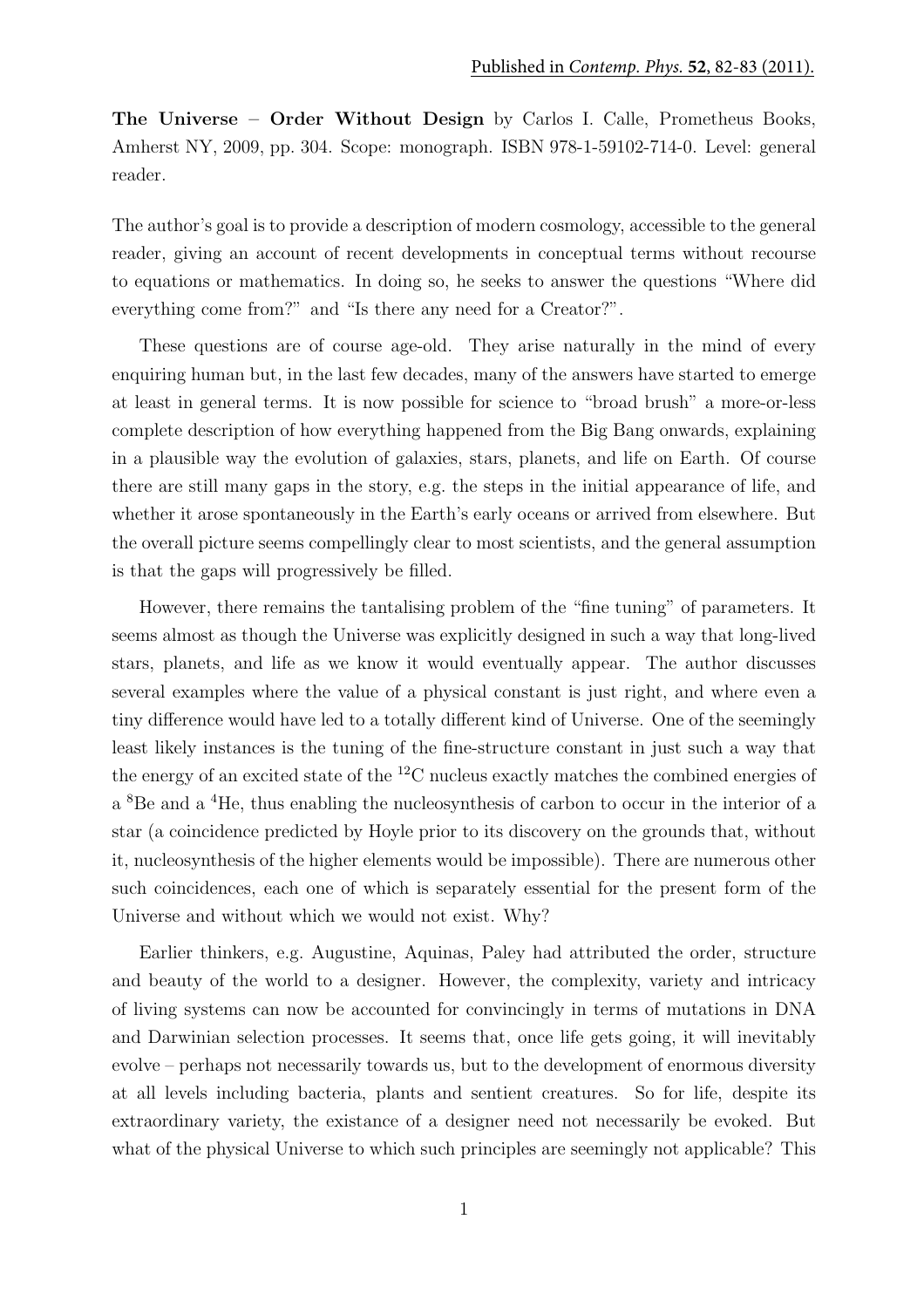is the central question that Calle's book addresses.

The author provides a detailed description of inflationary cosmology in several variants, together with the conceptual framework of physics that supports it including the Newtonian picture, special relativity, general relativity, quantum mechanics, the laws of physics, the building blocks of matter, the Higgs mechanism, the Standard Model, and grand unification. The description ranges from facts and principles that most scientists would regard as being well-established to other ideas that are far more speculative and where experimental or observational support is currently slight or absent. The latter include supersymmetry, string theory, branes, M-theory, quantum gravity, eternally oscillating universes, and multiple universes.

The multiple universes idea, combined with the anthropic principle, is discussed as a possible explanation of the fine tuning: our universe is the one (or one of the few) out of the  $10^{500}$  possible universes that can give rise to us. The others have different tunings – different physical laws and different values of physical constants – and could not give rise to us. As Calle points out the argument is plausible but close to being a tautology. Nonetheless, he uses it to conclude that if that or a similar model turned out to be correct, there would be no need for a designer: "The fine-tuning observed would be the result of the laws of physics... that evolved purposelessly and mindlessly to create the equilibrium and order we see today." Well, maybe. Many people, including scientists, will see this book as concentrating very much on the "How?" of reality and never venturing anywhere near the "Why?". We are now understanding the mechanisms of the Universe in increasing depth and detail but, as ever, it remains a choice for the individual whether to postulate that this reality has always existed or whether to attribute its existence to a Creator.

In style, the book is more like *Scientific American* or *New Scientist* than a scientific text, and the language is chatty and colloquial with short punchy sentences. The ordering of the material is not sequential, and it lacks the measured consideration of e.g. Delsemme's earlier *Our Cosmic Origins*. There are extensive footnotes (annoyingly at the end of the book rather than at the bottoms of pages), some of the key original references, a lot of explanatory diagrams, colour plates including Hubble images, appendices for nonscientists, and a glossary of technical terms. There is significant repetition of ideas so that, up to a point, each chapter can be read separately as an essay in its own right – which will be a great benefit to those who wish to dip in and read selectively. They are likely to enjoy doing so.

> Peter V. E. McClintock Lancaster University